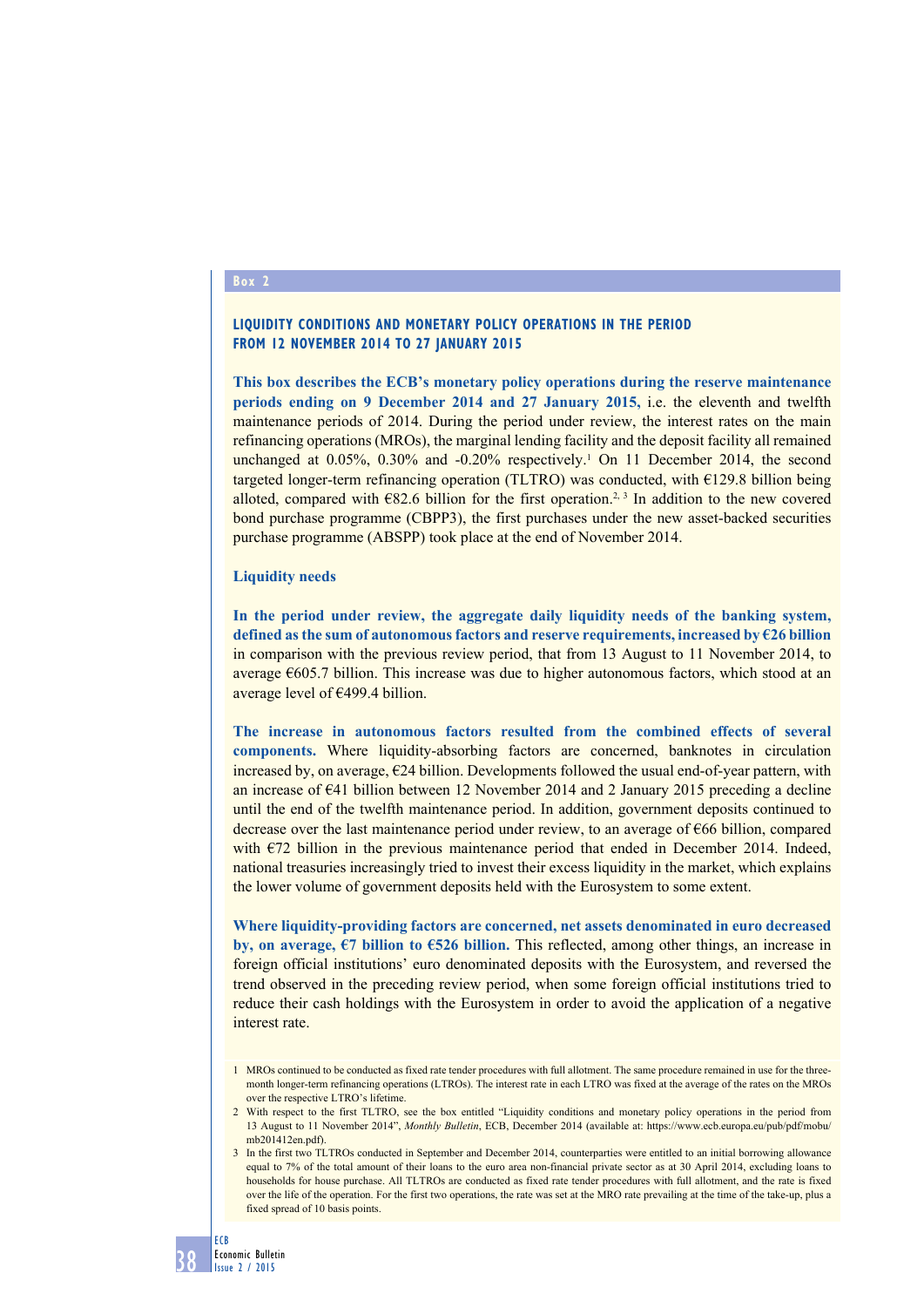## **Boxes**

Liquidity conditions and monetary policy operations in the period from 12 November 2014 to 27 January 2015

**The volatility of autonomous factors increased considerably during the period under review,** reversing the decline observed in the previous period. This increase was due primarily to more volatile net assets denominated in euro, as well as to the demand for banknotes, which reflected the end-of-year pattern. Although the volatility of government deposits remained high, it was in line with that observed since the rate cut of September 2014.

**The average absolute error of weekly forecasts of autonomous factors increased**  considerably in the period under review, from  $64.8$  billion to  $68.7$  billion, mainly on account of forecasting errors with respect to government deposits. It remains difficult to anticipate investment activities of treasuries against the background of increasingly negative short-term money market rates and volatile excess liquidity.

### **Liquidity provision**

**The average amount of liquidity provided through open market operations increased by €61 billion, to €759 billion, in the period under review,** on account of both the increase (of  $\epsilon$ 44 billion) in the take-up in tender operations and the increase (of  $\epsilon$ 17.4 billion) in outright portfolios.

**Liquidity provided through the tender operations increased to average €546.5 billion, compared with €502.7 billion in the previous period.** Overall, the decline resulting from early repayments of the three-year LTROs, in a total amount  $\epsilon$ 111.7 billion, was more than offset by the  $€129.8$  billion allotted in the second TLTRO, as well as by increases of  $€11$  billion and  $€17.6$  billion in the average take-up of the MROs and the three-month LTROs respectively. Given that the maturity of the two three-year LTROs was approaching, the pace of early repayments had accelerated. In particular, some counterparties repaid  $\epsilon$ 39.8 billion on 17 December 2014, to participate into the second TLTRO, which was allotted on the same day.

**In addition, the liquidity provided through outright portfolios increased by, on average, €17.4 billion on the back of the implementation of the CBPP3 and the ABSPP.** These purchases ( $\epsilon$ 37.2 billion and  $\epsilon$ 2.3 billion respectively at the end of the period under review) largely offset the decline that resulted from the maturity of some bonds in the Securities Markets Programme portfolio, and in the two previous covered bond purchase programmes.

**Looking slightly beyond the period under review, the maturity of the first three-year LTRO on 29 January 2015 did not trigger any significant drop in excess liquidity,** which remained above  $\epsilon$ 150 billion. Indeed, the repaid amount was partially offset by a higher take-up in both the three-month LTRO and the MRO, and coincided with a temporary decrease in the autonomous factors.

# **Excess liquidity**

**Excess liquidity rose by €35.1 billion to average €153 billion over the period under review, with significant differences between the two maintenance periods.** In the eleventh maintenance period, excess liquidity decreased slightly to a level of, on average,  $\epsilon$ 105.1 billion, the lowest average level recorded since the settlement of the first three-year LTRO at the end of 2011. In the twelfth maintenance period, by contrast, excess liquidity increased considerably to average  $E176$  billion, notably reflecting the allotment of the second TLTRO and the end-of-year effects.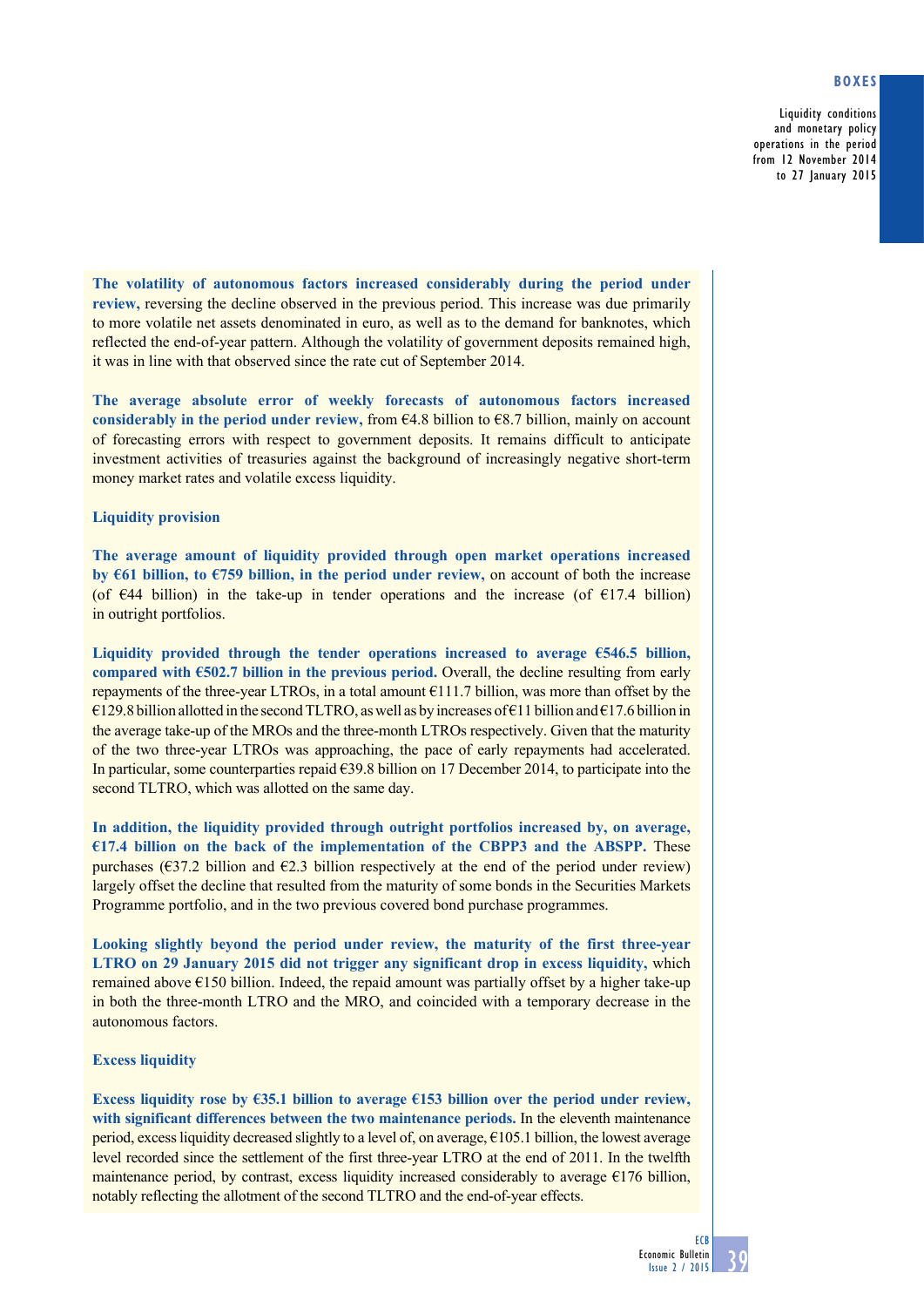**Excess liquidity fluctuated significantly,** especially during the twelfth maintenance period, which was also the first maintenance period with an extended length of 49 days.<sup>4</sup> From a low of €70.9 billion on 24 November 2014, excess liquidity rose to €261.2 billion on 31 December 2014, before declining to €126.5 billion on 27 January 2015, owing to higher autonomous factors and the relative decline in open market operations.

# **eUrosystem – liquidity situation**

|                                                                                 | <b>12. November 2014</b><br>to 27. January 2015 |                       | 13. August to<br>11. November                             | <b>Twelfth</b><br>maintenance<br>period |                       | <b>Eleventh</b><br>maintenance<br>period |                       |
|---------------------------------------------------------------------------------|-------------------------------------------------|-----------------------|-----------------------------------------------------------|-----------------------------------------|-----------------------|------------------------------------------|-----------------------|
| Liabilities – liquidity needs (averages, EUR billions)                          |                                                 |                       |                                                           |                                         |                       |                                          |                       |
| <b>Autonomous liquidity factors</b>                                             | 1,597.1                                         | $(+35.7)$             | 1,561.4                                                   | 1603.6                                  | $(+17.9)$             | 1,585.7                                  | $(+8.5)$              |
| Banknotes in circulation                                                        | 996.2                                           | $(+23.9)$             | 972.3                                                     | 1,005.5                                 | $(+25.7)$             | 979.8                                    | $(+6.2)$              |
| Government deposits                                                             | 68.3                                            | $(-5.5)$              | 73.8                                                      | 66.3                                    | $(-5.3)$              | 71.6                                     | $(-4.5)$              |
| Other autonomous factors                                                        | 532.6                                           | $(+17.3)$             | 515.3                                                     | 531.7                                   | $(-2.5)$              | 534.3                                    | $(+6.7)$              |
| <b>Monetary policy instruments</b>                                              |                                                 |                       |                                                           |                                         |                       |                                          |                       |
| Current accounts                                                                | 217.8                                           | $(+21.4)$             | 196.3                                                     | 236.3                                   | $(+50.8)$             | 185.4                                    | $(-2.8)$              |
| Minimum reserve requirements<br>Deposit facility                                | 106.3<br>41.9                                   | $(+0.9)$<br>$(+14.7)$ | 105.4<br>27.1                                             | 106.2<br>50.2                           | $(-0.2)$<br>$(+23.0)$ | 106.5<br>27.3                            | $(+0.7)$<br>$(-3.7)$  |
| Liquidity-absorbing fine-tuning operations                                      | 0.0                                             | $(+0.0)$              | 0.0                                                       | 0.0                                     | $(+0.0)$              | 0.0                                      | $(+0.0)$              |
|                                                                                 |                                                 |                       |                                                           |                                         |                       |                                          |                       |
|                                                                                 |                                                 |                       | <b>Assets - liquidity supply (averages, EUR billions)</b> |                                         |                       |                                          |                       |
| <b>Autonomous liquidity factors</b>                                             | 1,098.0                                         | $(+10.5)$             | 1,087.5                                                   | 1,098.6                                 | $(+1.7)$              | 1,096.9                                  | $(+1.4)$              |
| Net foreign assets                                                              | 572.0                                           | $(+17.4)$             | 554.6                                                     | 576.4                                   | $(+12.2)$             | 564.3                                    | $(+2.3)$              |
| Net assets denominated in euro                                                  | 526.0                                           | $(-7.0)$              | 532.9                                                     | 522.2                                   | $(-10.4)$             | 532.6                                    | $(-0.8)$              |
| <b>Monetary policy instruments</b><br>Open market operations                    | 758.6                                           | $(+61.2)$             | 697.4                                                     | 791.3                                   | $(+89.8)$             | 701.5                                    | $(+0.4)$              |
| Tender operations provided                                                      | 546.5                                           | $(+43.8)$             | 502.7                                                     | 573.4                                   | $(+73.9)$             | 499.5                                    | $(-8.2)$              |
| <b>MROs</b>                                                                     | 113.3                                           | $(+11.0)$             | 102.3                                                     | 119.0                                   | $(+15.7)$             | 103.3                                    | $(+8.1)$              |
| Special-term refinancing operations                                             | 0.0                                             | $(+0.0)$              | 0.0                                                       | 0.0                                     | $(+0.0)$              | 0.0                                      | $(+0.0)$              |
| Three-month LTROs                                                               | 43.4                                            | $(+17.6)$             | 25.8                                                      | 49.0                                    | $(+15.5)$             | 33.5                                     | $(+7.3)$              |
| Three-year LTROs                                                                | 236.4                                           | $(-93.7)$             | 330.1                                                     | 211.5                                   | $(-68.5)$             | 280.0                                    | $(-23.6)$             |
| <b>Targeted LTROs</b>                                                           | 153.4                                           | $(+108.9)$            | 44.5                                                      | 193.9                                   | $(+111.3)$            | 82.6                                     | $(+0.0)$              |
| Outright portfolios                                                             | 212.1                                           | $(+17.4)$             | 194.7                                                     | 217.9                                   | $(+15.9)$             | 202.0                                    | $(+8.6)$              |
| First covered bond purchase programme                                           | 29.0                                            | $(-2.9)$              | 31.9                                                      | 28.8                                    | $(-0.7)$              | 29.5                                     | $(-1.4)$              |
| Second covered bond purchase programme<br>Third covered bond purchase programme | 12.8<br>25.0                                    | $(-0.8)$<br>$(+23.9)$ | 13.6<br>1.1                                               | 12.8<br>30.5                            | $(-0.1)$<br>$(+15.2)$ | 12.9<br>15.3                             | $(-0.4)$<br>$(+12.5)$ |
| <b>Securities Markets Programme</b>                                             | 144.1                                           | $(-4.0)$              | 148.1                                                     | 144.1                                   | $(+0.1)$              | 144.0                                    | $(-2.3)$              |
| Asset-backed securities purchase programme                                      | 1.2                                             | $(+1.2)$              | 0.0                                                       | 1.7                                     | $(+1.5)$              | 0.2                                      | $(+0.2)$              |
| Marginal lending facility                                                       | 0.4                                             | $(+0.2)$              | 0.2                                                       | 0.5                                     | $(+0.3)$              | 0.2                                      | $(-0.0)$              |
| Other liquidity-based information (averages, EUR billions)                      |                                                 |                       |                                                           |                                         |                       |                                          |                       |
| Aggregate liquidity needs                                                       | 605.7                                           | $(+26.1)$             | 579.6                                                     | 611.6                                   | $(+16.1)$             | 595.4                                    | $(+7.7)$              |
| Autonomous factors                                                              | 499.4                                           | $(+25.3)$             | 474.1                                                     | 505.3                                   | $(+16.3)$             | 489.0                                    | $(+7.0)$              |
| <b>Excess liquidity</b>                                                         | 153.0                                           | $(+35.1)$             | 117.8                                                     | 179.8                                   | $(+73.7)$             | 106.0                                    | $(-7.2)$              |
| Repayment of three-year LTROs <sup>1)</sup>                                     | 111.7                                           | $(+36.5)$             | 75.2                                                      | 88.9                                    | $(+66.1)$             | 22.8                                     | $(-0.7)$              |
| Interest rate developments (percentages)                                        |                                                 |                       |                                                           |                                         |                       |                                          |                       |
| <b>MROs</b>                                                                     | 0.05                                            | $(-0.03)$             | 0.08                                                      | 0.05                                    | $(+0.00)$             | 0.05                                     | $(+0.00)$             |
| Marginal lending facility                                                       | 0.30                                            | $(-0.03)$             | 0.33                                                      | 0.30                                    | $(+0.00)$             | 0.30                                     | $(+0.00)$             |
| Deposit facility                                                                | $-0.20$                                         | $(-0.03)$             | $-0.17$                                                   | $-0.20$                                 | $(+0.00)$             | $-0.20$                                  | $(+0.00)$             |
| <b>EONIA</b> average                                                            | $-0.031$                                        | $(-0.033)$            | 0.002                                                     | $-0.047$                                | $(-0.044)$            | $-0.003$                                 | $(+0.000)$            |

Source: ECB

Note: Since all figures in the table are rounded, in some cases the figure indicated as the change relative to to the previous period does not<br>represent the difference between the rounded figures provided for these periods

4 A new reserve maintenance period calendar was implemented to align it to the new frequency of six weeks for Governing Council meetings.